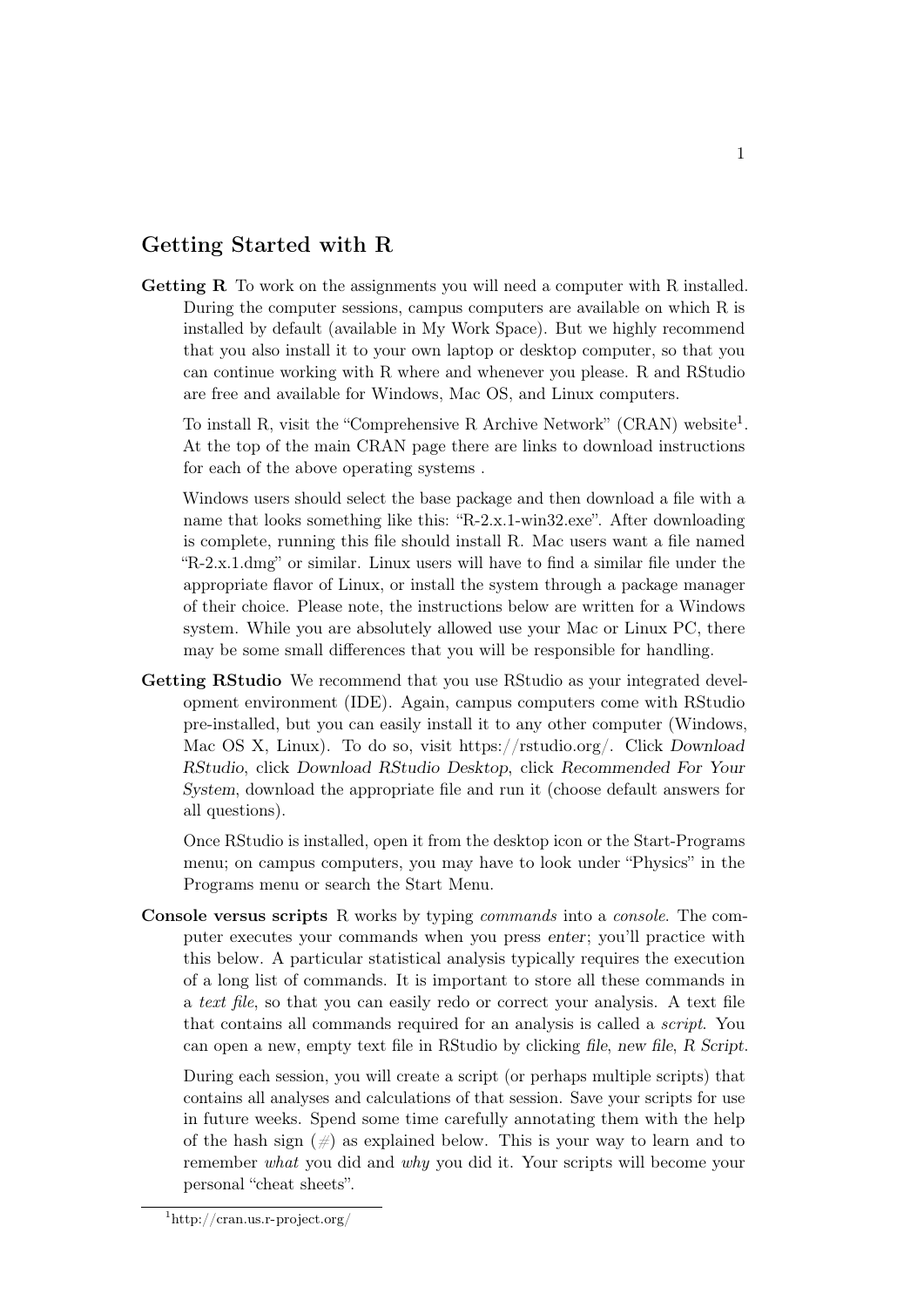Tip 1 Write your name and the date of creation at the top of the script.

Tip 2 In RStudio, you can send a line or multiple lines of your script to the console by selecting the lines and subsequently pressing [Ctrl] + [Enter].

## Getting help

There are many ways you can get help.

• You can access the documentation (help files) for any function by typing a question mark followed by the name of the function, or by using the function **help**(). For example:

> ?**library**

or

> **help**(**library**)

will both open the documentation for the **library**() function.

- You can also get online help from the CRAN website<sup>[2](#page-1-0)</sup>, in particular by clicking on the Manuals link on the left-hand side of the web page. There, you can download the manual named "An Introduction to R" by Venables and Smith; this manual is also available on Blackboard, under Course Content, Documentation R.
- Check out Appendix ?? of this guide, which is a Reference Card listing commonly used R functions.
- Honors student Wendy Lichtenauer wrote a manual with very clear explanations in Dutch of most R functions used in this course. This "Handleiding voor R" is included as Appendix ?? in this course guide. We highly recommend that you use it throughout the course.
- Google it. There is a huge community of R users and most of the problems that you may encounter have been discussed and solved in online forums—so use Google to find them. For example: if you want to compute the square root of two, but you do not know the command for that, type "square root function R" in Google.
- Ask questions during the computer session. We're there to help.
- Carefully study the lecture slides.

## Typesetting conventions

In this course guide, we use certain typesetting conventions to distinguish various text elements.

- **Normal text** Normal text  $(e.g.,$  descriptions and notes) is displayed in a Roman font.
- R code Code is set in typewriter font, with a gray background. Lines of code are preceded by  $a \succ (\text{``greater than''})$  sign, like this:

2

<span id="page-1-0"></span> $^{2}$ <https://cran.r-project.org/>